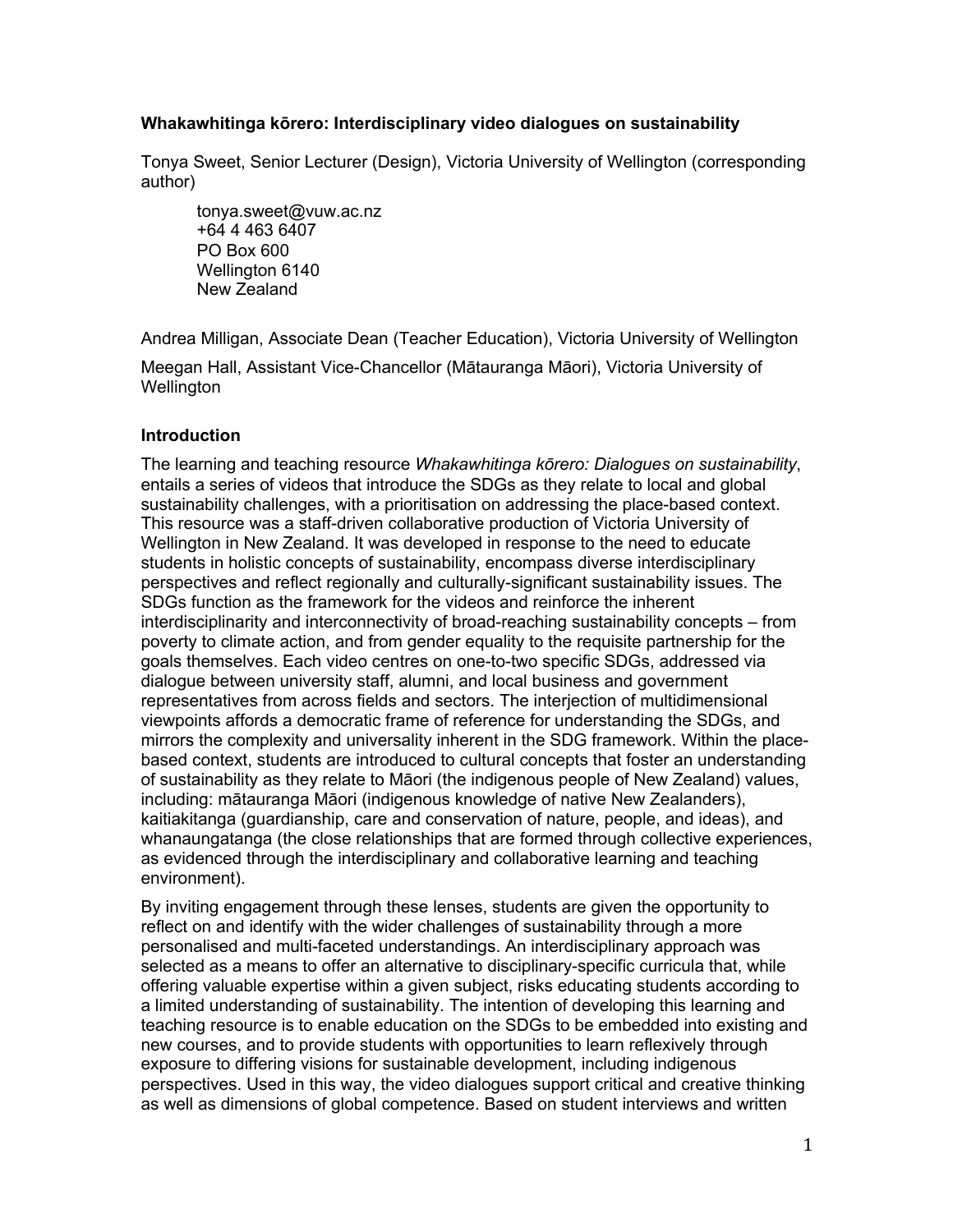reflections, research regarding the impact of the video dialogues was collated with positive results. Critical success factors include increased engagement, critical thinking, and supported understandings of interconnectedness. This paper examines this case study inclusive of notable values, research findings, and challenges associated to the development and implementation of the video resource. It concludes with thoughts and reflections on enhancing the transformative potential of sustainable development education through the use of pedagogical tools and approaches that support students' critical openness to addressing sustainability concerns.

## **Interdisciplinary learning for sustainability**

 

University-level education has the capacity to effectively address sustainability concerns through specified disciplinary perspective, however, sustainability as a collective aspiration is, by nature, interdisciplinary. While there is limited research that compares the outcomes of disciplinary and interdisciplinary approaches to sustainability education in higher education contexts<sup>1</sup>, advocates of interdisciplinary sustainability curricula emphasize that responding to the interpenetrated nature of sustainability issues requires opportunities to bring together multiple ways of knowing. While university education prioritizes divergent ontological inquiry, applying this to institutional processes can be challenging. The complexities of organizational change, power-relationships, traditional institutional structures and economic pressures present substantial obstacles to interdisciplinarity<sup>2</sup>. Even for committed higher education institutions and individuals, bringing together academic and disciplinary insight across a university is replete with theoretical and practical challenge, particularly in terms of maintaining learning cohesiveness, continuity and depth $3$ .

At Victoria University of Wellington, the enablers and constraints of 'top down' (senior management led) and 'bottom-up' (teacher driven) development of interdisciplinary sustainability curriculum have highlighted this challenge. In 2016, a newly-appointed Assistant Vice-Chancellor (Sustainability) (AVCS) was charged with leading a small but capable Sustainability Office and transforming the University's sustainability practices and outcomes. Among the AVCS' priorities was the establishment of a new sustainability course that was to be broadly accessible to all university students. The United Nations' Sustainable Development Goals (SDGs) were to provide the architecture for a multifaceted approach to introducing sustainability and a vision for transformation "for people,

<sup>&</sup>lt;sup>1</sup> Sonya M. Remington-Doucette. "Assessing sustainability education in a transdisciplinary undergraduate course focused on real‐world problem solving: A case for disciplinary grounding." *International Journal of Sustainability in Higher Education* 14, no. 4 (2013). https://doi.org/10.1108/IJSHE-01-2012-0001

<sup>2</sup> Walter Leal Filho, Schalk Raath, Boris Lazzarini, Valeria Ruiz Vargas, Luisa de Souza, Rosley Anholon, Osvaldo Luiz Goncalves Quelhas, Rema Haddad, Maris Klavins, and Violeta L. Orlovic. "The role of transformation in learning and education for sustainability." *Journal of Cleaner Production* 199 (2018): 286-295. https://doi.org/10.1016/j.jclepro.2018.07.017; Elona Hoover and Marie K. Harder. "What lies beneath the surface? The hidden complexities of organizational change for sustainability in higher education." *Journal of Cleaner Production* 106 (2015): 175-188.

https://doi.org/10.1016/j.jclepro.2014.01.081; Kevin J. Krizek, Dave Newport, James White, and Alan R. Townsend. "Higher education's sustainability imperative: how to practically respond?." *International Journal of Sustainability in Higher Education* 13, no. 1 (2012): 19-33. https://doi.org/10.1108/14676371211190281.

<sup>&</sup>lt;sup>3</sup> Jill L. Caviglia-Harris, and James Hatley. "Interdisciplinary teaching: Analyzing consensus and conflict in environmental studies." *International Journal of Sustainability in Higher Education* 5, no. 4 (2004). https://doi.org/10.1108/14676370410561090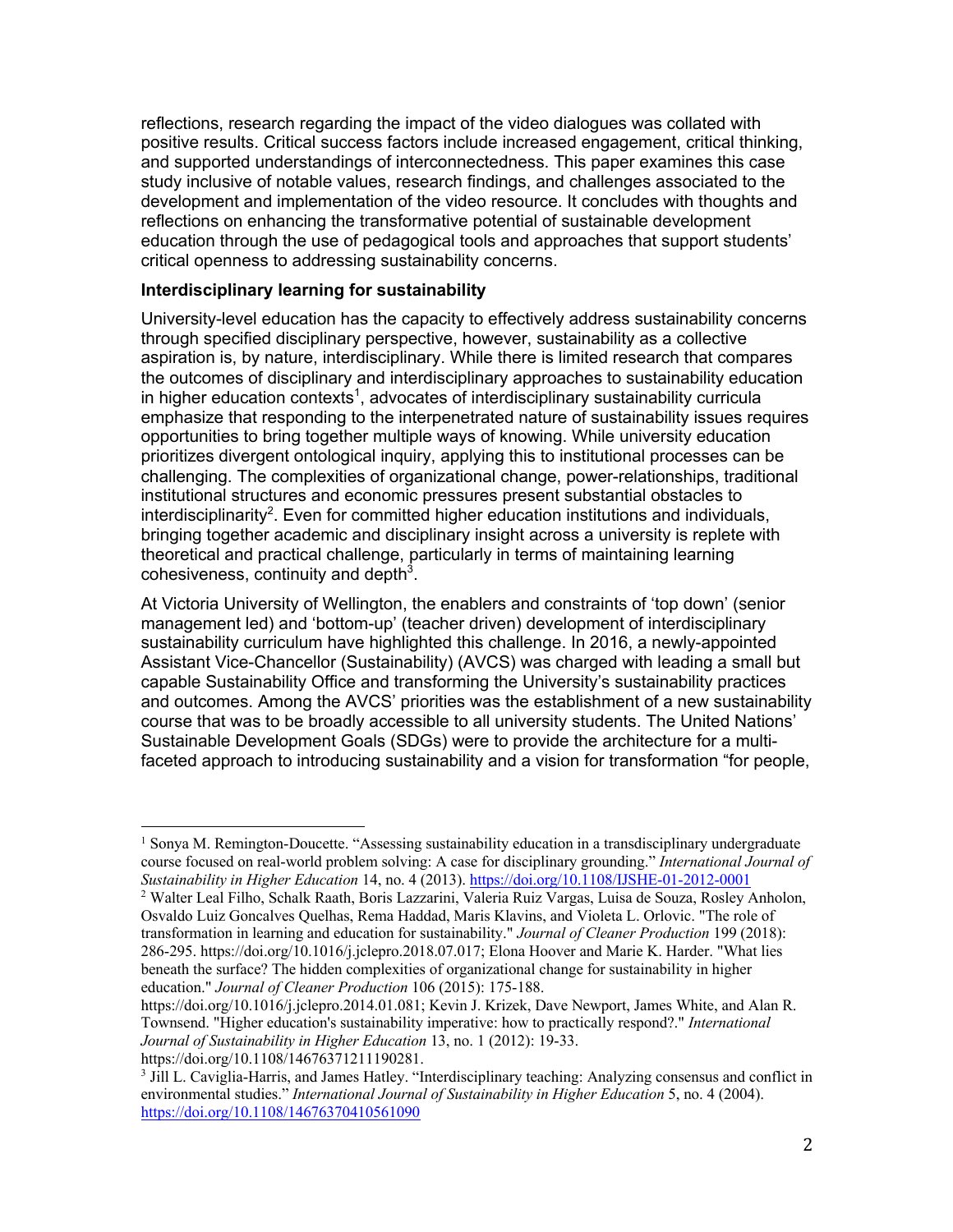planet and prosperity"<sup>4</sup>. It was felt that the SDGs provided a holistic context that reinforced the interconnectivity between sustainability challenges - including synergies and potential conflicts and trade-offs - and the need for awareness of their collective demands. The SDGs were understood as inherently interdisciplinary in scope and applicability, in that they are informed by, and call for further research across, multiple disciplines.

Despite being strategically important, the proposal that went forward for approval was rejected by a central university committee because the course had not secured an administrative 'home' within the institutional Faculty structure. Fortunately, spearheaded by a bottom-up approach, a small subset of the initial course developers saw the potential to recast the original course within a more conventional structure, while still allowing for interdisciplinarity. The resulting course, *Design Thinking for Sustainability*, *DSDN183*, took the form of a 100-level Faculty of Architecture and Design course that applied design thinking as a means to navigate complex sustainability challenges. The five-week course was offered during the Summer trimester where, through a blend of online and in-class engagement, the course considered sustainability through different perspectives, disciplines, spatial and temporal scales, and employed a student-led, project-based and reflexive pedagogical orientation. The course retained the original vision for an interdisciplinary framework scaffolded by the SDGs, but with Design as the anchor, as the learning outcomes indicate:

- Describe relationships between the Sustainable Development Goals (SDGs) according to local, national, and global sustainability contexts;
- Explain existing and future sustainability challenges from disciplinary, Māori and Treaty perspectives;
- Explain the principles of design thinking; and
- Apply design thinking in a collaborative process<sup>5</sup>

Embedding multiple disciplinary perspectives within the course design proved a particular challenge. While a cross-disciplinary, team-taught approach formed the initial vision of the course, this was ultimately deemed a financially unviable option by the university. A second iteration saw the course being reliant on guest lectures with representation from across the university, however, due to its schedule in the Summer trimester, this approach was logistically untenable. In considering alternative formats, the course developers decided that the medium of video could be utilized to support students to access interdisciplinary learning.

# **Whakawhitinga kōrero: Dialogues on sustainability**

A bespoke resource was designed and produced to facilitate blended learning through synthesizing in-class and online educational activities. The resource, *Whakawhitinga kōrero: Dialogues on sustainability*, entailed a series of 14 videos that introduced the SDGs as they relate to regional, national, and global sustainability challenges.<sup>6</sup> The Māori term 'whakawhitinga kōrero' means dialogue and discussion. This term stems from the Māori word 'whiti' which translates to cross over, swap or exchange but, in

 <sup>4</sup> UN SDSN Guide (2015): 6, accessed 16 July 2019, http://unsdsn.org/wp-

content/uploads/2015/12/151211-getting-started-guide-FINAL-PDF-.pdf.

<sup>5</sup> "DSDN183", accessed 16 July, 2019, https://www.victoria.ac.nz/courses/dsdn/183.

<sup>6</sup> "Whakawhitinga Kōrero: Dialogues on sustainability", accessed 16 July 2019,

https://www.youtube.com/playlist?list=PLV\_dlHiN2dYDhSCYMkaotRT9LKJu7jBPC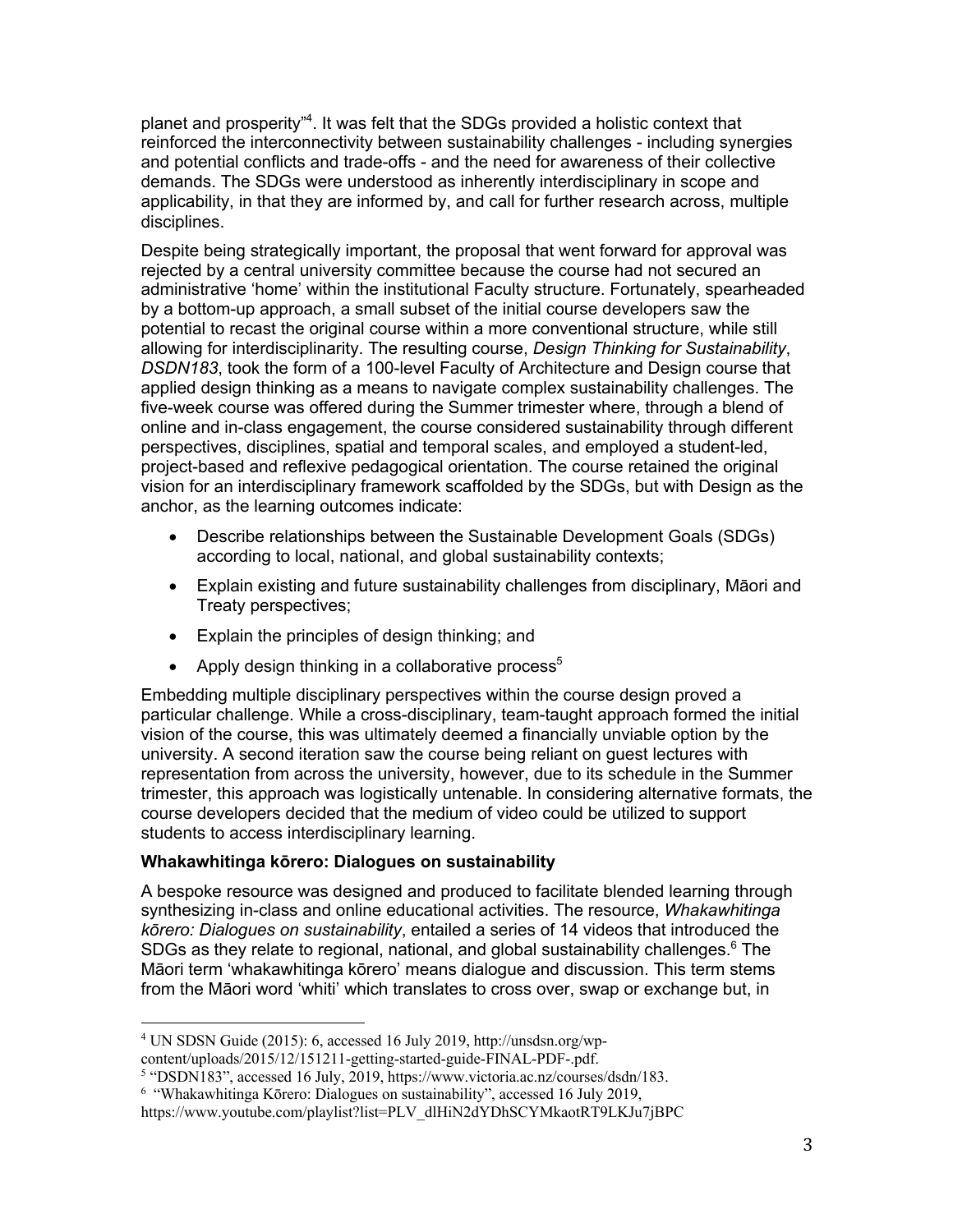another sense, 'whiti' can also mean 'to shine'. With both interpretations in mind, the videos shine a light on the importance of dialogue, both in person and on screen, as a key pedagogical approach to teaching sustainability. The video series served as the dominant source of online content for the course where it functioned to complement project-based learning, and supported internationally recognized dimensions of global competence, including:

- the capacity to examine issues and situations of local, global and cultural significance
- the capacity to understand and appreciate different perspectives and worldviews
- the capacity and disposition to take constructive action toward sustainable development and collective well-being<sup>7</sup>.

The videos support student's engagement in sustainable development in multiple ways: Firstly, they embed an interdisciplinary approach to the introduction of the principles of sustainability by presenting diverse perspectives through dialogues between pairs of academics, local representatives from business and government sectors, and university alumni. This affords a democratic frame of reference in understanding the SDGs and mirrors the complexity and universality inherent in the SDG framework. Importantly, through the dialogues, students are exposed to conflicting attitudes and viewpoints on topics of sustainability and are invited to consider and develop personal positions.

Secondly, in addition to the dialogues, a layer of animated content is introduced within the videos to support the student's understanding around the connectivity and interdependence between the goals, and to clarify complex concepts as they are raised. For example, in the first video, an icon associated to SDG 1 appears as the two participants initiate their conversation about poverty as a sustainability challenge. As the conversation evolves, additional icons (in this case, for SDG 2: Zero Hunger, SDG 3: Good Health and Well-being, and SDG 6: Clean Water and Sanitation) appear, linked to the icon representing SDG 1 by branching dashed lines. As more complex concepts on the topic of poverty are raised, simple hand-drawn images appear that depict the concepts narrated. The drawings are accessible and friendly, affording a means to convey challenging ideas in a non-threatening, easy to digest format.

In supporting a place-based context, the dialogues thirdly prioritize locally-relevant sustainability challenges and successes as they relate to the SDGs. Although the dialogue participants were not asked to follow a prescriptive direction, they were asked in advance of recording to reflect on the relevance of their assigned SDG(s) in the context of Wellington and New Zealand. Through this place-based, contextualized lens, students were afforded with avenues of identification in understanding how sustainability and the SDGs relate to them personally. Many of the dialogues drew connections between sustainability, indigenous knowledge, and cultural values, including addressing specific considerations as they apply to New Zealand's Māori population and constitutional context.

Lastly, participants were also asked to share examples of their everyday sustainable actions, and to suggest strategies for the adaptation of sustainable behaviors. The exemplification of personal actions in the local context afforded realistic examples for students to follow. The fact that the participants included a diverse mix of university staff,

 

<sup>&</sup>lt;sup>7</sup> OECD. "Preparing our youth for an inclusive and sustainable world: The OECD PISA global competence framework." (2018): 7-8, accessed 29 July, 2019 www.oecd.org/pisa/Handbook-PISA-2018-Global-Competence.pdf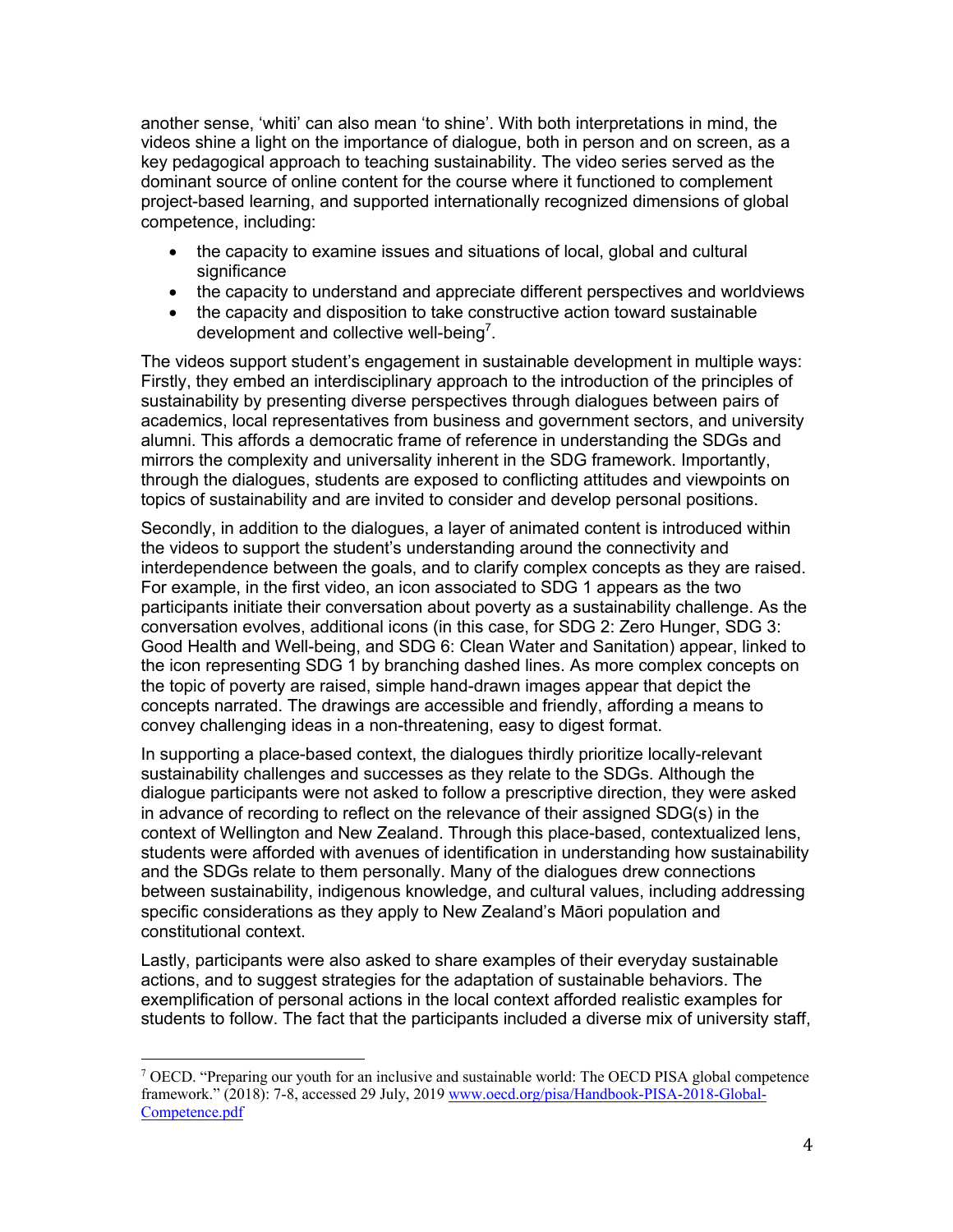local representatives from the business and government sectors, and alumni demonstrated a broad applicability of sustainable actions, and empowered students through leading by example.

It is also important to note that the video resource was explicitly linked to the course learning objectives through an online assessment task. A weekly reflective journal exercise required the students to write a summary of 150-500 words for each video assigned over the week. The reflective journals addressed a loose set of questions regarding how the SDG related to the students, the other SDGs, and the New Zealand context.

### **Educational outcomes of the video resource**

 

Following the trialed introduction of the video resource as part of *Design Thinking for Sustainability*, a small-scale study was conducted with all 18 students enrolled in the course about the educational outcomes of the use of the videos. The students were invited to submit their reflective journals after the course was completed and/or take part in a focus group interview about how they used the video dialogues to learn, the strengths and weaknesses of this teaching tool, and how the videos could be used in future courses. The Course Coordinator (one of the co-authors of this paper) did not participate in the focus group discussion or have access to the data until after the final grades were released. Five students agreed to participate in the focus group interview and provide their assignments, and another student agreed to provide their assignment only. Across both data sources, a directed content analysis $8$  was employed, using the analytic constructs of interconnectedness and interdisciplinarity, critical thinking and polyvocality. We were also interested in how the videos may have inspired *personally responsible* (individual), *participatory* (collective) and/or *social-justice oriented* (focused on a deep understanding of the structural underpinnings of issues) actions for change<sup>9</sup>.

An initial question in the focus group interview revealed a range of motivations that led the students to enroll in the course, including 'needing the points' (n=3), the course's connection to workplace learning (n=2), and having enjoyed a previous course with the lecturer (n=2). While one student stated that they felt familiar with the SDGs, three out of the five participants were interested in the course because they were less familiar with this framework. One student reflected that:

I felt quite bad as before coming into this course I really didn't have any interest or knowledge towards sustainability in general and had no idea what the SDGs were or that they existed. As an architecture student I knew that we do need to become better sustainable architects which pushed me to take this course. I was instantly dreading it because I felt almost ashamed of my lack of knowledge towards the topic. (Aheli)

Regardless of their starting point, it was striking that the students' perception was that the course had significantly amplified their understanding of the SDGs and sustainability issues. While it is difficult to assess the role that the video dialogues alone played in this, all the student commented positively on this pedagogical tool. The students felt that the

<sup>8</sup> Hsiu-Fang Hseih, and Sarah E. Shannon. "Three approaches to qualitative content analysis." *Qualitative Health Research* 15, no. 9 (2005). https://doi.org/10.1177/1049732305276687

<sup>&</sup>lt;sup>9</sup> Joel Westheimer, and Joseph Kahne. "What kind of citizen? The politics of educating for democracy." *American Research Journal* 41, no. 2 (2004). https://doi.org/10.3102/00028312041002237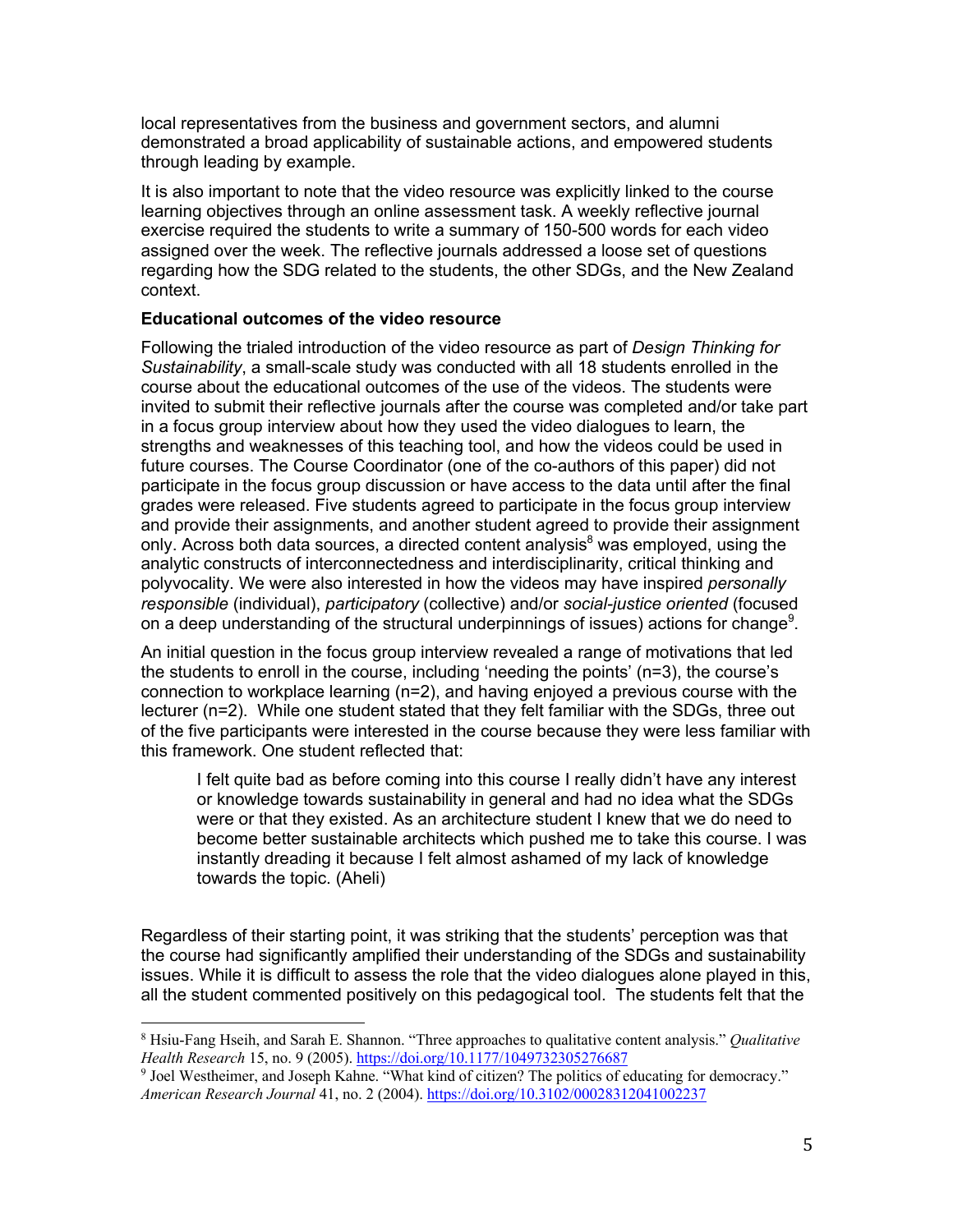video dialogues were supportive of their assignment work, found them to be more engaging than print media, and especially liked the way they could be used flexibly within their independent learning time. The local contextualization of the dialogues and their conversational style significantly supported the students to access the concepts and debates by making global issues seem less overwhelming, presenting the issues as possible for the students to address, and inviting their own responses. Tying the videos to an assessment task provided the students with a strong purpose for viewing. Aheli commented that the written reflections particularly enabled her to "create a personal connection to them [the SDGs] while also thinking about the larger scale". Another student, Richard, said that his favorite part of the journaling was "seeing the different chemistries between different people, and how this affected the shape of the conversations they had".

All the students clearly understood the interconnected nature of SDGs and were able to provide multiple examples of this, drawn from the videos. They found the animations within the videos that highlighted connections between the SDGs very helpful. However, the students much more strongly emphasized seeing the interconnections between the SDGs in the videos than the role of interdisciplinary thinking. A somewhat latent and ambivalent understanding of interdisciplinarity was evident in two suggestions: (i) that other Faculties could take up responsibility for particular SDGs and (b) that a series of issues-centric rather than SDG-led videos should be created. While these are not necessarily mutually exclusive suggestions, it was notable that the students perceived the videos as being relevant to their own and other disciplines rather than as supportive of interdisciplinary approaches.

When asked about the extent to which the videos supported their critical thinking, the students strongly emphasized the polyvocal nature of the series of dialogues. The convivial, open-minded conversations were particularly appreciated because they felt less threatening - to the extent that the students called for more debates of this nature within the videos. To them, perspectival differences are a fact of sustainability issues but need to be debated with intellectual humility and empathy. They felt that the videos had opened up conversations about important topics that were sometimes contentious within the class. The videos reinforced the idea that, because there are no simple solutions, appreciating new and/or different perspectives was important. The students felt that the non-directive nature of the videos provided a valued opportunity to reflexively engage with the ideas and arguments presented in the videos, that is, to use them as a counterpoint to their own perspectives. For Milos,

The fact that the videos were showing two people having a discussion allowed me to form my own views and reflections on the SDGs. As we know that there isn't a straightforward answer to these wicked problems, having a discussion rather than a video that 'teaches', made it more engaging as well as providing me with the necessary space to think.

The students strongly equated this feature with the credibility of the videos. Emlin expressed this as:

Their opinions, that are not necessarily being presented as right or wrong, helped you engage and made it credible as well because they're not telling you that this is how you should be thinking for sustainability, they're just voicing their opinions and making it open that you can voice your opinion too.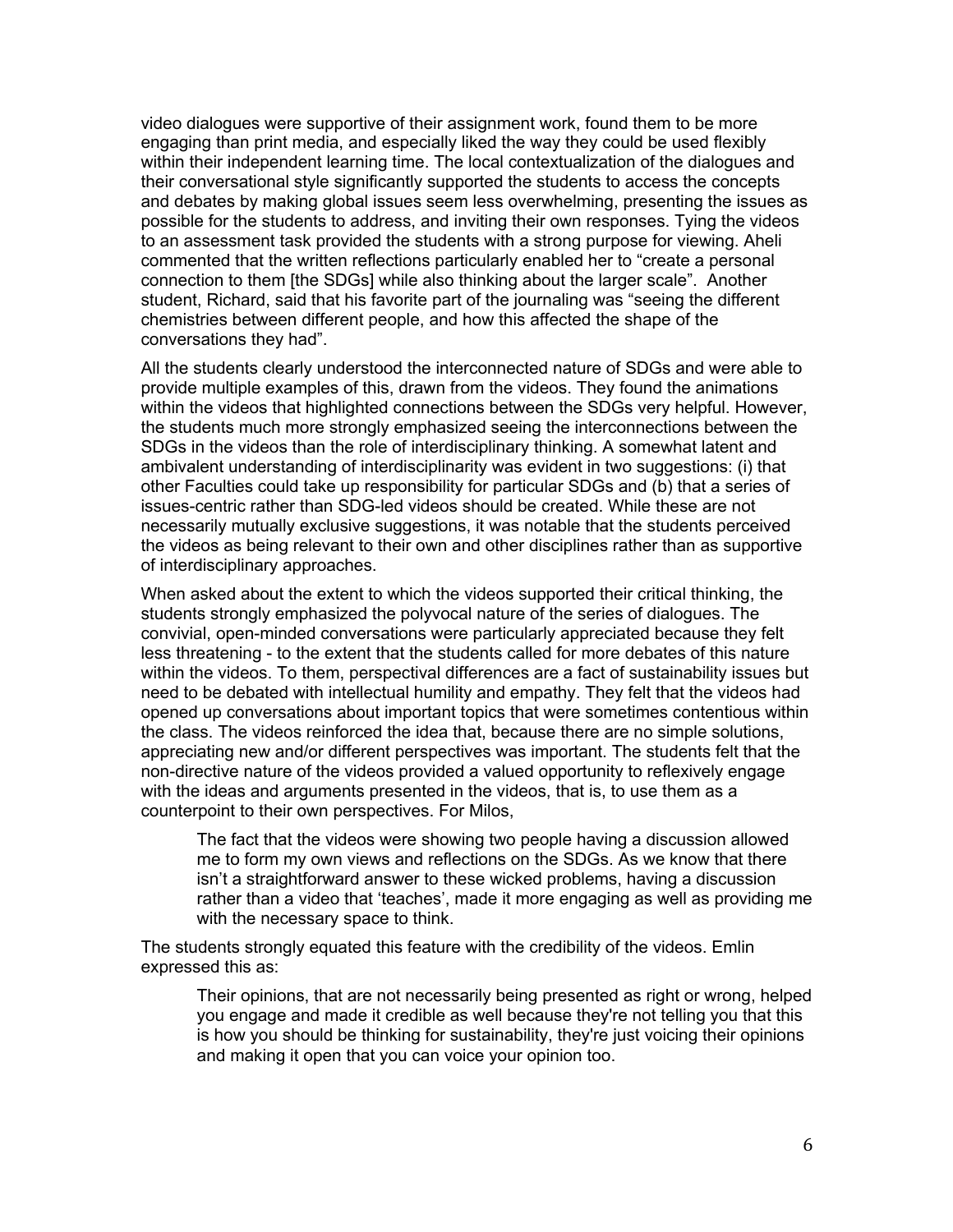In sum, the focus group participants strongly connected the videos to critical thinking dispositions or traits especially intellectual autonomy and fairmindedness. <sup>10</sup>However, the students were less likely to question what was presented in the videos, such as the assumptions, implications or points of view. The students struggled to identify perspectives that were missing from the videos, one suggestion being that a male perspective could have enhanced the discussion about Gender Equality (SDG5). Their other observation was that Māori perspectives were more evident in relation to some SDGs. They commented favorably on the organic inclusion of Māori perspectives and were interested in learning more but not if such perspectives were 'forced' into each video. One student, Aheli, recognized that there may be different perspectives in relation to sustainability but did not explore these deeply in her reflective journal. Another, Milos, questioned the efficiency of volunteering and then provided a counter-argument in relation to enhancing good health and well-being (SDG3) and creating sustainable cities and communities (SDG11). A third student, Bess, demonstrated the strongest levels of criticality in her writing, particularly through questioning Western assumptions about what constitutes a 'good' quality of life and the cultural relevance of the SDGs for indigenous communities. This student also most strongly engaged with Māori perspectives, across multiple journal entries.

The student's reflections on the links between the video dialogues and sustainability actions indicated that the wider course had opened up a level of personal awareness and that the use of the SDG framework had drawn attention to the urgency for change. It was particularly encouraging that the videos had supported everyday conversations with family and friends and offered encouragement for small personal changes. Overwhelmingly, the students emphasized the importance of personal responsibility for change (citing actions such as re-evaluating their own transport options and patterns of consumption) and the need for participatory, collective change. Richard, for instance, noted that:

Half way through the video, SDG 17 is brought into focus - Partnership For The Goals - relating to collective action, that climate change for instance is not going to be solved by one person, it is something that needs to be worked on together.

The students emphasized social-justice oriented action to a much lesser extent. In one instance, this form of participation was regarded with concern: "this leads to a strongwilled but perhaps narrow-minded 'sustainability activists' that may cause conflicts with other 'activists' with varying priorities" (Milos). One student, however, emphasized an imperative for democratic political engagement to bring about change:

Change is currently happening too slowly and individually and as the public, we need to put pressure on governments. Governments respond to what people are demanding to keep their own party in power so if local communities across the nation demand better public transport systems, bicycle/scooter/skateboard spaces, more windmills and solar panels to make electricity cheaper than the change will come (Bess).

#### **Video dialogues as a mechanism for critical openness?**

 

Although the students' feedback suggests that the video resource played a positive role in their understanding of the SDGs and sustainability issues, their comments also highlight potential avenues for improvement. A first is that the resource may have

<sup>10</sup> "The essential dimensions of critical thinking," Foundation for Critical Thinking, accessed 16 July, 2019, http://www.criticalthinking.org/pages/critical-thinking-where-to-begin/796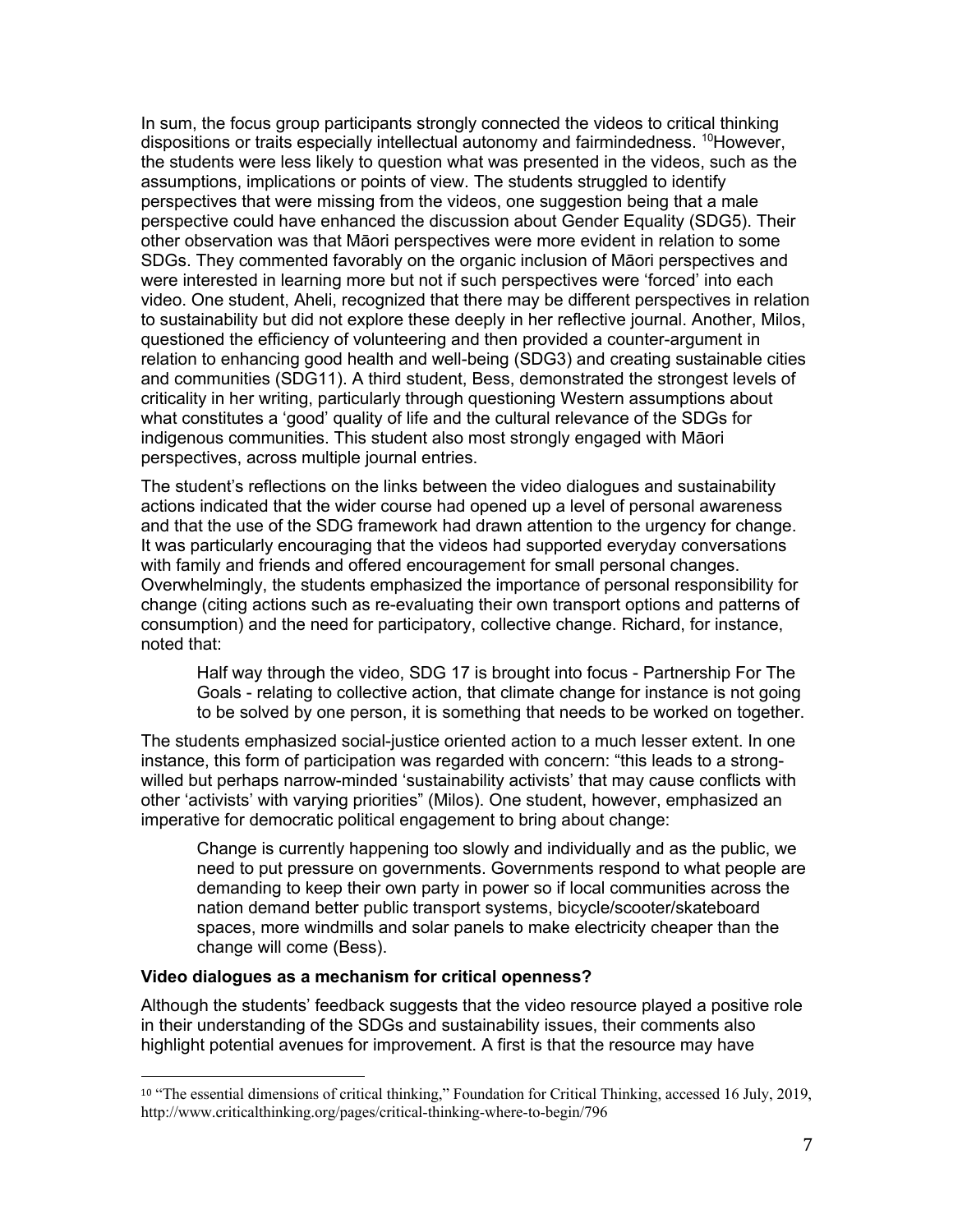benefited from further representation of diverse perspectives to support the course learning objectives. In particular, the inclusion of additional Māori perspectives could have better connected to the emerging literature on the contribution of Indigenous knowledge to sustainability and the SDGs. This would assist in conveying local sustainability contexts and reinforce the importance of Indigenous voices in the sustainability discourse for the enhancements they provide<sup> $11$ </sup>. This would also facilitate a connection to three aspects of the SDG framework: the inclusion of Indigenous peoples as one of the SDGs' nine major groups, their human rights basis, and their focus on "achieving balance between people and the environment"12.

Another issue related to representing diverse perspectives is that the thread of each dialogue was – to a certain extent – shaped by the post-production editing process whereby the director/editor of the videos determined which material to keep or cull. Although the editing process was driven by the parameters and objectives assigned to the learning and teaching resource, subjective influence is unavoidable. This recognition illuminates the need for collaborative oversight in the creation of resources such as *Whakawhitinga kōrero: Dialogues on sustainability* in which polyvocality is a central theme.

A second potential avenue for enhancement relates to the videos support for students' critical thinking. As the students indicated, the conversational style of the dialogues whereby participants engaged in an organic exchange of ideas and opinions - enabled them 'space to think' about their individual perspectives and, from this, to construct personalized viewpoints around sustainability issues. This dimension of learning underpins a key aspect of global competence whereby globally competent people effectively combine knowledge about the world with critical reasoning in forming their own opinion about a global issue<sup>13</sup>. The recognition that perspectives and behaviors are shaped by multiple influences is an important aspect of this competency. However, the structure attributed to the discourse may have benefited from showcasing participants engaged in additional divergence, expressed as an opportunity to facilitate greater critical thinking. In retrospect, the discussions may have erred on the side of convivial and the animations possibly inadvertently reinforced notions of connectedness between ideas, rather than productive disjunctions. That the students placed less emphasis on interdisciplinarity suggests that, in particular, further consideration could be given to the different epistemic perspectives that each participant was bringing to the discussion. While each participant title (noted on the screen at the beginning of each video) included their discipline or organization, it was interesting that the students did not directly pick up on this. A specific discussion prompt may have explicitly surfaced these perspectives

 

<sup>11</sup> Carl Folke. "Traditional knowledge in social–ecological systems." *Ecology and Society* 9, no. 3, (2004): 7. http://www.ecologyandsociety.org/vol9/iss3/art7/; Rosemary Hill, Chrissy Grant, Melissa George, Catherine J. Robinson, Sue Jackson, and Nick Abel. "A typology of indigenous engagement in Australian environmental management: Implications for knowledge integration and social- ecological system sustainability." *Ecology and Society* 17, no. 1 (2012). http://dx.doi.org/10.5751/ES-04587-170123; Giorgia Magni. "Indigenous knowledge and implications for the sustainable development agenda." *European Journal of Education* 52, no. 4 (2017). https://doi.org/10.1111/ejed.12238; Mandy Li-Ming Yap and Krushil Watene. "The Sustainable Development Goals (SDGs) and Indigenous Peoples: Another Missed Opportunity?" *Journal of Human Development and Capabilities* (2019): 1-17. https://doi.org/10.1080/19452829.2019.1574725.

<sup>&</sup>lt;sup>12</sup> Yap and Watene, "The Sustainable Development Goals," 5.

<sup>&</sup>lt;sup>13</sup> OECD. "Preparing our youth"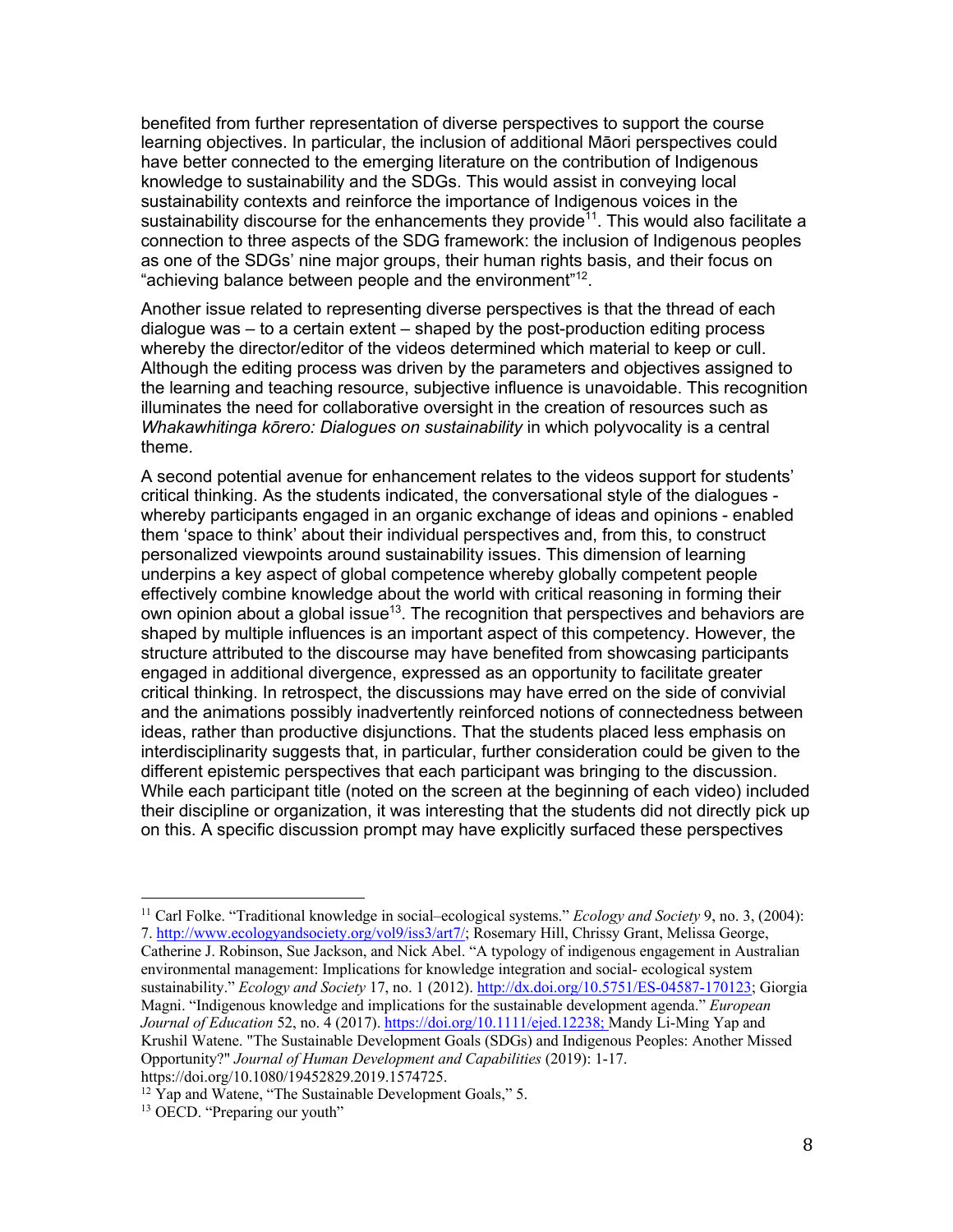and encouraged the students to consider the relationship between particular perspectives and the disciplines represented.

A further support for students' criticality relates to the debate in the literature that has centered on the differences between Western and Indigenous ways of knowing related to sustainability<sup>14</sup>. It has been noted, for example, that the "persistent and intimate relationships" that Indigenous people have with their surroundings contrast with "Western sustainability's anonymous and ephemeral market-based consumer relationships"15. Interestingly, the students that engaged with Māori perspectives tended to do so in a positive and unquestioning manner.

A third consideration with regard to improving the videos relates to the ways in which change was envisaged. It is perhaps unsurprising, given the prevalence of neoliberal discourses, that students emphasized the individual (and, to a lesser extent, collective) sustainability actions that they and others could engage in. Again, we suggest that a specific discussion prompt could have highlighted the political dimensions of sustainability action, particularly in relation to the mandate that New Zealand universities are given to act as critic and conscience of society. It could have been valuable for students to learn, for example, how each of the participants conceived their research or organizational contribution to a national and global debate on sustainability issues.

A fourth consideration relates to strengthening the relationship between the video dialogues and their application to design thinking. The introduction to sustainability and the SDG framework according to varying contexts, including local, national and global scales, reflects the pattern of convergence and divergence that is at the heart of the design thinking process<sup>16</sup>. While the structure of the videos inherently supports these modes of cognitive thinking, this attribute was not explicitly illuminated in the video resource or to the students enrolled in DSDN183. Likewise, just as design thinking is pursued as an iterative and non-linear process<sup>17</sup>, this process is mirrored in the SDGs whereby the means of implementation does not follow a prescriptive path $18$ . It was salutary to note that, within the focus group discussions and reflective journals, none of the students articulated how the videos contributed to their design thinking. This may have been an artefact of the interview questions and journal prompts, however it was notable that the students tended to position the video dialogues as information, albeit encompassing differing perspectives, rather than as material to think with, *within* the design process.

### **Conclusion**

 

<sup>14</sup> Fikret Berkes. "*Sacred ecology: traditional ecological knowledge and management systems*." (Philadelphia and London, Taylor & Francis, 1999); Jay T. Johnson, Richard Howitt, Gregory Cajete, Fikret Berkes, Renee Pualani Louis, and Andrew Kliskey. "Weaving Indigenous and sustainability sciences to diversify our methods." *Sustainability Science* 11, no. 1 (2016): 1-11; Kekuhi Kealiikanakaoleohaililani and Christian P. Giardina. "Embracing the sacred: an indigenous framework for tomorrow's sustainability science." *Sustainability Science* 11, no. 1 (2016): 57-67.

<sup>&</sup>lt;sup>15</sup> Kealiikanakaoleohaililani., and Giardina. "Embracing the sacred," 59.

<sup>16</sup> Tim Brown. *Change by design: How design thinking transforms organizations and inspires innovation.* (New York, U.S.A.: Harper Business, 2009).

<sup>17</sup> Brown, *Change by design*.

<sup>&</sup>lt;sup>18</sup> UN General Assembly. "Transforming our world: the 2030 Agenda for Sustainable Development." (2015), accessed 29 July, 2019, https://sustainabledevelopment.un.org/post2015/transformingourworld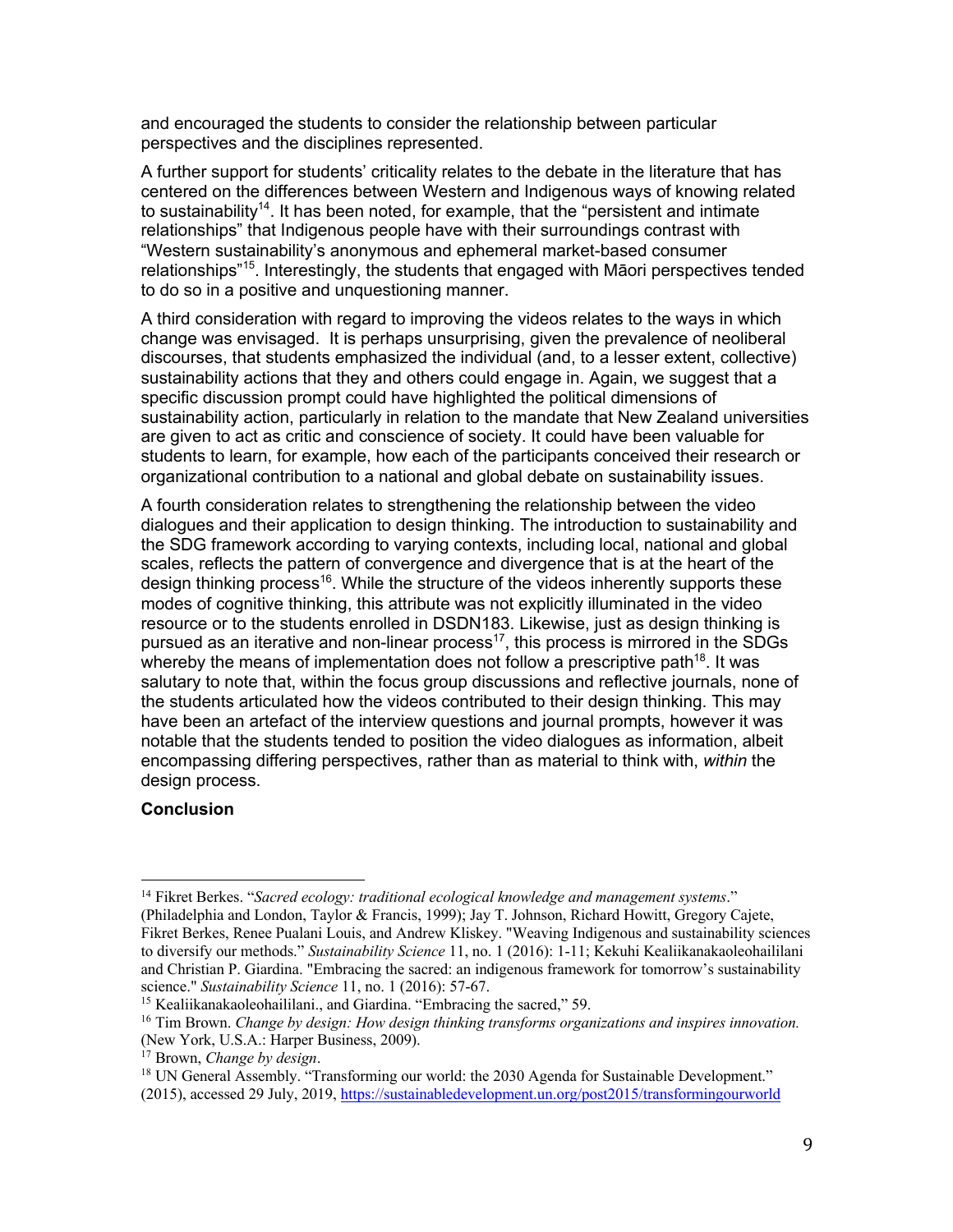This paper has explored the role that the video resource *Whakawhitinga kōrero: Dialogues on sustainability* played within a course that aimed to harness interdisciplinary, a place-based context, polyvocality, and design thinking to address sustainability challenges and the SDGs. We have contended that the critical, creative and collaborative nature of design thinking holds considerable potential to address the uncertain and perspectival nature of sustainability issues. Located within this conceptual and pedagogical framing, the video dialogues fulfilled a function that is arguably less typical of content-driven sustainability learning resources. That is, they offered a mechanism for students to engage with a holistic and synoptic view of sustainability concerns, and at the same time opened a window to the plural and contested nature of this landscape. Perhaps most vitally, the open-ended, respectful and quietly challenging nature of the videos achieved this in an invitational manner. The videos invited students to consider their own perspectives and experiences, engage in dialogue with peers and family, and consider how they could take action for change. There is, without doubt, further scope for enhancing this pedagogical resource. However, we suggest that this use of video dialogues within a design course offers fertile transformative potential in relation to encouraging students' critical openness to sustainability concerns.

## **Bibliography**

- Berkes, Fikret. *Sacred ecology: traditional ecological knowledge and management systems.* Philadelphia, London: Taylor & Francis, 1999.
- Brown, Tim. *Change by design: How design thinking transforms organizations and inspires innovation.* New York, U.S.A.: Harper Business, 2009.
- Caviglia-Harris, Jill. L, and James Hatley. "Interdisciplinary teaching: Analyzing consensus and conflict in environmental studies." *International Journal of Sustainability in Higher Education* 5, no. 4 (2004): 395-403. https://doi.org/10.1108/14676370410561090
- Filho, Walter Leal, Schalk Raath, Boris Lazzarini, Valeria Ruiz Vargas, Luisa de Souza, Rosley Anholon, Osvaldo Luiz Goncalves Quelhas, Rema Haddad, Maris Klavins, and Violeta L. Orlovic. "The role of transformation in learning and education for sustainability." *Journal of Cleaner Production,* 199 (2018): 286-295. https://doi.org/10.1016/j.jclepro.2018.07.017
- Folke, Carl. "Traditional knowledge in social–ecological systems." *Ecology and Society,* 9, no. 3, (2004): 7. http://www.ecologyandsociety.org/vol9/iss3/art7/
- Hill, Rosemary., Chrissy Grant, Melissa George, Catherine J, Robinson, Sue Jackson, and Nick Abel. "A typology of indigenous engagement in Australian environmental management: Implications for knowledge integration and socialecological system sustainability." *Ecology and Society* 17, no. 1 (2012): 23. http://dx.doi.org/10.5751/ES-04587-170123
- Hoover, Elona, and Marie K. Harder. "What lies beneath the surface? The hidden complexities of organizational change for sustainability in higher education." *Journal of Cleaner Production* 106 (2015): 175-188. https://doi.org/10.1016/j.jclepro.2014.01.081
- Hseih, Hsiu-Fang, and Sarah E. Shannon. "Three approaches to qualitative content analysis." *Qualitative Health Research* 15, no. 9 (2005): 1277-1288. https://doi.org/10.1177/1049732305276687
- Johnson, Jay T., Richard Howitt, Gregory Cajete, Fikret Berkes, Renee Pualani Louis, and Andrew Kliskey. "Weaving Indigenous and sustainability sciences to diversify